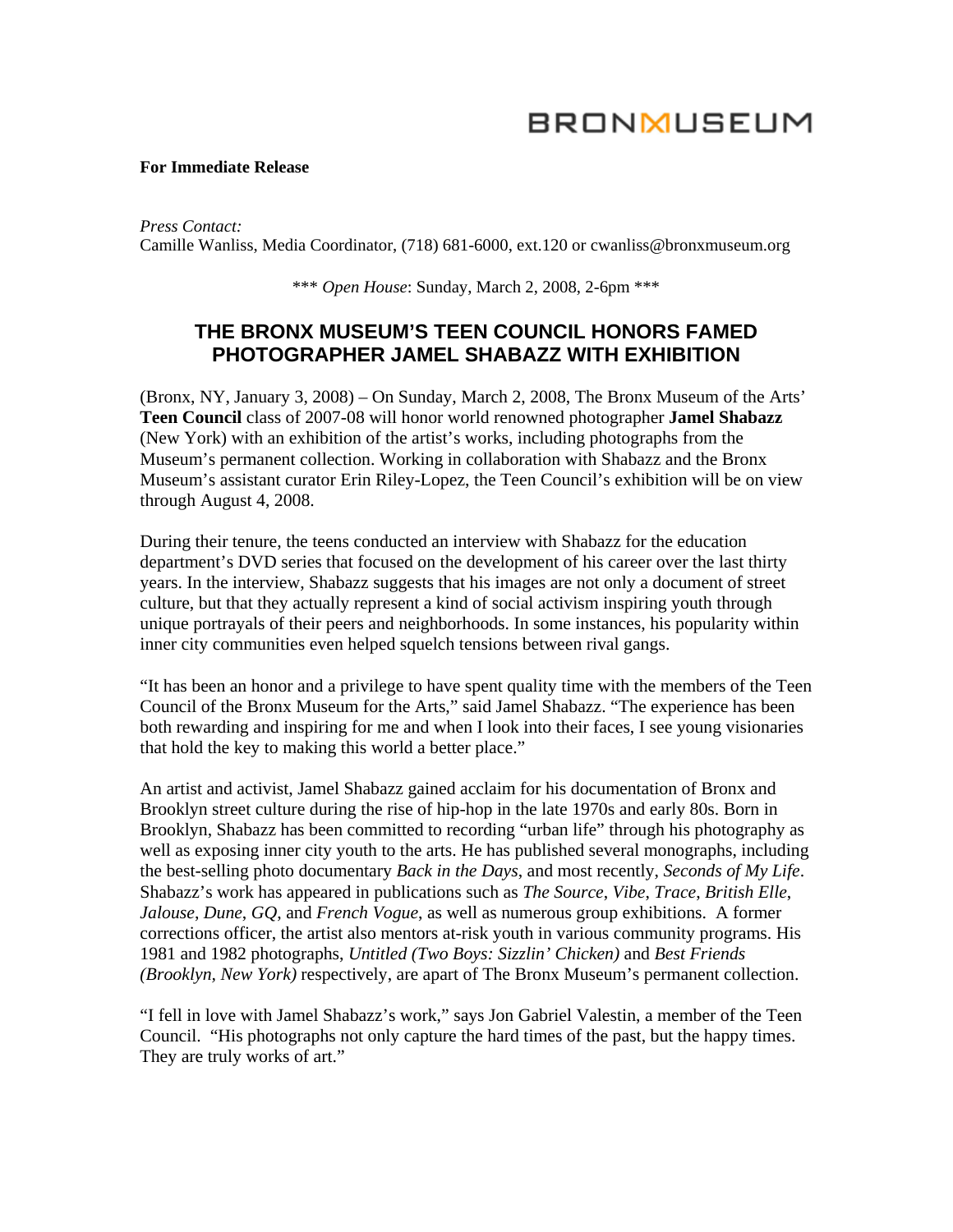"Jamel Shabazz is passionate about what he does," adds Fannieka Dawkins, another Teen Council member. "His works hold such meaning for me because I live in the kind of neighborhood that he photographs."

The Bronx Museum's Teen Council consists of a selected diverse group of area high school students working collaboratively with The Bronx Museum to produce podcasts and zines that explore, showcase, and contribute to the culture of the Bronx. Through its creative efforts, the Teen Council reaches out to fellow teens, promoting The Bronx Museum and its events, helping to strengthen and extend the bridge between the Museum and its ever-growing audiences: past, present, and future.

This ten-month program provides teens with an open forum for the expression of ideas and dialogue on issues affecting young people, and the promotion of the Bronx as an important cultural, political and artistic force.

For more information on the Teen Council, please contact [education@bronxmuseum.org](mailto:education@bronxmuseum.org)**.**

## **CONCURRENT EXHIBITIONS AT THE BRONX MUSEUM OF THE ARTS**

## *Making It Together: Women's Collaborative Art and Community*

On view in the South Wing Small Gallery and Lobby March 2 – August 4, 2008 Guest Curator: Carey Lovelace

*Making It Together* explores an important chapter in recent history, a period when women artists, inspired by the Feminist Movement of the late 1970s, worked collaboratively, using visionary and imaginative works, often involving performance and humor, in an attempt to engage the community and address social issues in new ways. The exhibition will coincide with *WACK! Art and the Feminist Revolution*, which opens at P.S.1 in February 2008.

### *Highlights of the Permanent Collection: Women Artists*

On view in the North Wing March 2 – August 4, 2008

Conceived as a counterpart to *Making It Together*, The Bronx Museum features *Highlights of the Permanent Collection: Women Artists,* a special exhibition from its permanent collection of women artists whose works comment on social and political situations. Artists include Tania Bruguera, Ana Mendieta, Adrian Piper, Elizabeth Rodriguez, Graciela Sacco, Gary Simmons and Rachel Lachowicz, and Carrie Mae Weems.

## **THE BRONX MUSEUM OF THE ARTS**

The flagship cultural institution of The Bronx, founded in 1971, The Bronx Museum of the Arts focuses on 20th-century and contemporary art, while serving the culturally diverse populations of The Bronx and the greater New York metropolitan area. The museum's home on the Grand Concourse is a distinctive contemporary landmark designed by the internationally-renowned firm Arquitectonica.